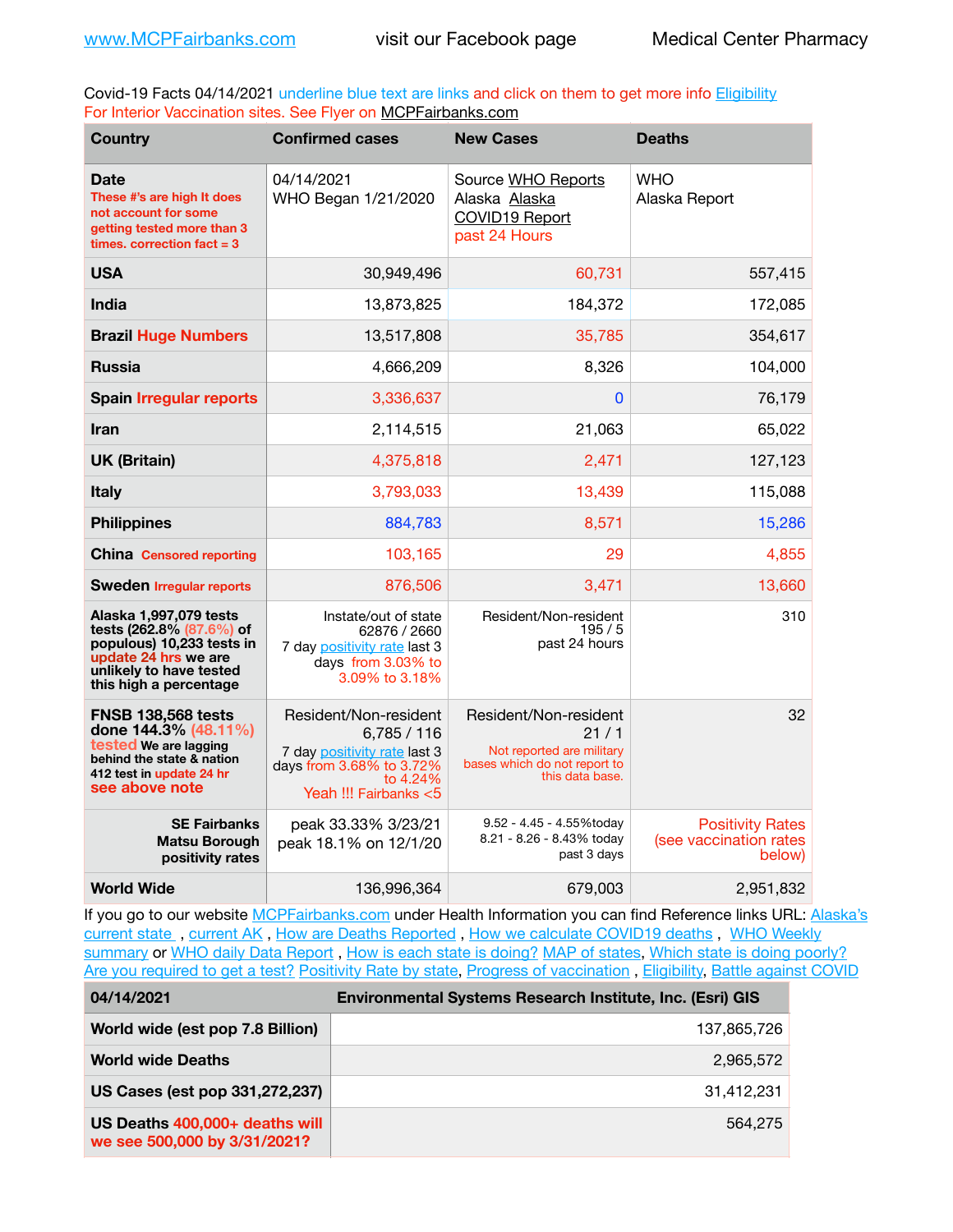## FDA has recommended a pause in the distribution of the Johnson and Johnson vaccine. Due to increase risks of blood thrombosis in young women.

## Impact of COVID-19 on the US Healthcare system

Estimated US Population 331.3 million 189.8% (63.3%) have been tested (628.2 million) Estimated 5% of US population will test positive for Covid-19 16.56 million (currently 31.4 Million (9.49%) of population tested positive vs Alaska (8.27%) we have currently tested an est. 628.2 million based on 31.4 mill that have tested positive discount some of these numbers by 67% to account for multiple testing of same person.

If 8% will require hospitalization of the 16.56 million positive cases, we would need 1.325 million beds. Estimated by the American Hospital Association there are 800,000 staffed beds available.

The US has 2.8 hospital beds per 1000 our needs could be 56, China had 4.3, Italy 3.2, South Korea 12.3

The USNS Mercy and Comfort added 2,000 staffed beds, not ICU

Of these estimated to be admitted to ICU **860,000**, to ICU beds

 The Needs The US has 16,000 ICU beds we have 68,000-85,000 beds

US could need 299,000 beds with ventilators  $\leq$ 16,000 ventilators

**Summation:** Estimated needs could be 1.325 million hospitalized beds for just COVID-19 patients alone. If positives represents 5% of test run, then approximately 628.2 million have been tested, we have no idea how many tests have been run or how many multiple tests conducted on the same person, resulting in 31.4 million positive tests run with 564,275 with 1,008 deaths in the past 24 hours, ave 2320/day. In AK, with 62,876 positive cases 8.27% of Alaska, 1,407 hospitalizations, and 310 deaths. Hospitalization rate is 2.24% of those that test positive, Death Rate 0.47% overall or 22.08% of those hospitalized. Those >60 y/o represent 15% of positive cases, yet represent 80% of deaths. 467,499 vaccines given equal approximately 208,812 (27.48%) completed series and 258,687 (34.04%) vaccinated once of population Unknown as Data not available from the state Normal ICU stay 5-7 days, estimated ICU stay for COVID-19 2-3 weeks and they could tie up a ventilator for that

length of time also, helping only 1/3 as many patients.

This is why we need to flatten the curve by social spacing and only essential travel. Expected Death (these are just estimates based on other countries) if 5% of the US Population (16.56 million) test positive we are now at 29.137 million positive (8.8%) and if

1% die = 165,600 people

2% die = 311,200 people

3% die = 496,800 people

6% die = 993,600 people obviously we have passed the 1.325 million positive cases we are 29.137 million so if 5% of the US population (16.56 million) test positive and 6% of those die = 993,600 deaths if no vaccine, or if 3.09% (511,704) will die, but we are 104.8% of the way there in 52 weeks (1 year).

World wide death rate of positive tests actually 2.15%. The US is at 564,275 1.80% of those actually tested positive, that is 70% lower death rate than when we started in 3/2020 , started at 6%. But we are slipping Death % have gone from 1.67 to 1.82%. There are 7.8 Billion people in the world 331 million live in the US (4.2% of the world's population) 9.49% have tested positive. The US deaths represents 19.03% of the world's death numbers and 22.78% of worldwide confirmed cases.

In comparison to the flu in the US.

CDC Estimates. From 2010 to 2016, the flu-related death rate was between 12,000 and 56,000, with the highest season being 2012 to 2013 and the lowest being 2011 to 2012. Most deaths are caused by complications of the flu, including pneumonia or a secondary bacterial infection of the heart or brain. or 2,000 to 9,333 per year. In 2020 in the US has 19 million cases 180,000 hospitalized and 10,000 (0.052%) have died, typically it is 2% will die, compared to 1.80% with COVID19. 189.8% (US), 262.8% (Alaska), & 144.3% (Fbks) are still too few to protect us from future outbreaks. Experts feel that we need either need people to get infected with the virus and develop antibodies or get vaccinated to create immune antibodies to protect us, that we need >60% of the population to have positive antibody tests and preferably 70-90%, one expert felt they would not feel confident til >85% were positive, to give assurance (herd immunity) in order to go without masks and social distancing. NY City seems to have the highest number at 20%. Testing is so important. Currently we are testing at 45.95 Million tests per month. At this rate to test everyone once it will take 7.14 months or over 0.59 years. To test 3 times it would take 21.41 months or 1.77 years

The [Flu](https://lnks.gd/l/eyJhbGciOiJIUzI1NiJ9.eyJidWxsZXRpbl9saW5rX2lkIjoxMDMsInVyaSI6ImJwMjpjbGljayIsImJ1bGxldGluX2lkIjoiMjAyMTAyMjYuMzYwNDA3NTEiLCJ1cmwiOiJodHRwczovL3d3dy5jZGMuZ292L2ZsdS93ZWVrbHkvb3ZlcnZpZXcuaHRtIn0.ePMA_hsZ-pTnhWSyg1gHvHWYTu2XceVOt0JejxvP1WE/s/500544915/br/98428119752-l) (Influenza kills approximately 1-2% of those infected ([1.6% positivity in Alaska](http://dhss.alaska.gov/dph/Epi/id/SiteAssets/Pages/influenza/trends/Snapshot.pdf) zero deaths for flu), SARS killed 800 people total, COVID19 appears to kill  $1.80\% > 563,267$  of those that test positive (9.46% of US COVID) or 0.2% less deadly than the flu and seems to be more contagious. (Seems to spread more readily) Flu [rates dropped from 300 to single digits this year](https://lnks.gd/l/eyJhbGciOiJIUzI1NiJ9.eyJidWxsZXRpbl9saW5rX2lkIjoxMDEsInVyaSI6ImJwMjpjbGljayIsImJ1bGxldGluX2lkIjoiMjAyMTAyMjYuMzYwNDA3NTEiLCJ1cmwiOiJodHRwOi8vZGhzcy5hbGFza2EuZ292L2RwaC9FcGkvaWQvUGFnZXMvaW5mbHVlbnphL2ZsdWluZm8uYXNweCJ9.oOe3nt2fww6XpsNhb4FZfmtPfPa-irGaldpkURBJhSo/s/500544915/br/98428119752-l) note the start of mask wearing impacted flu numbers.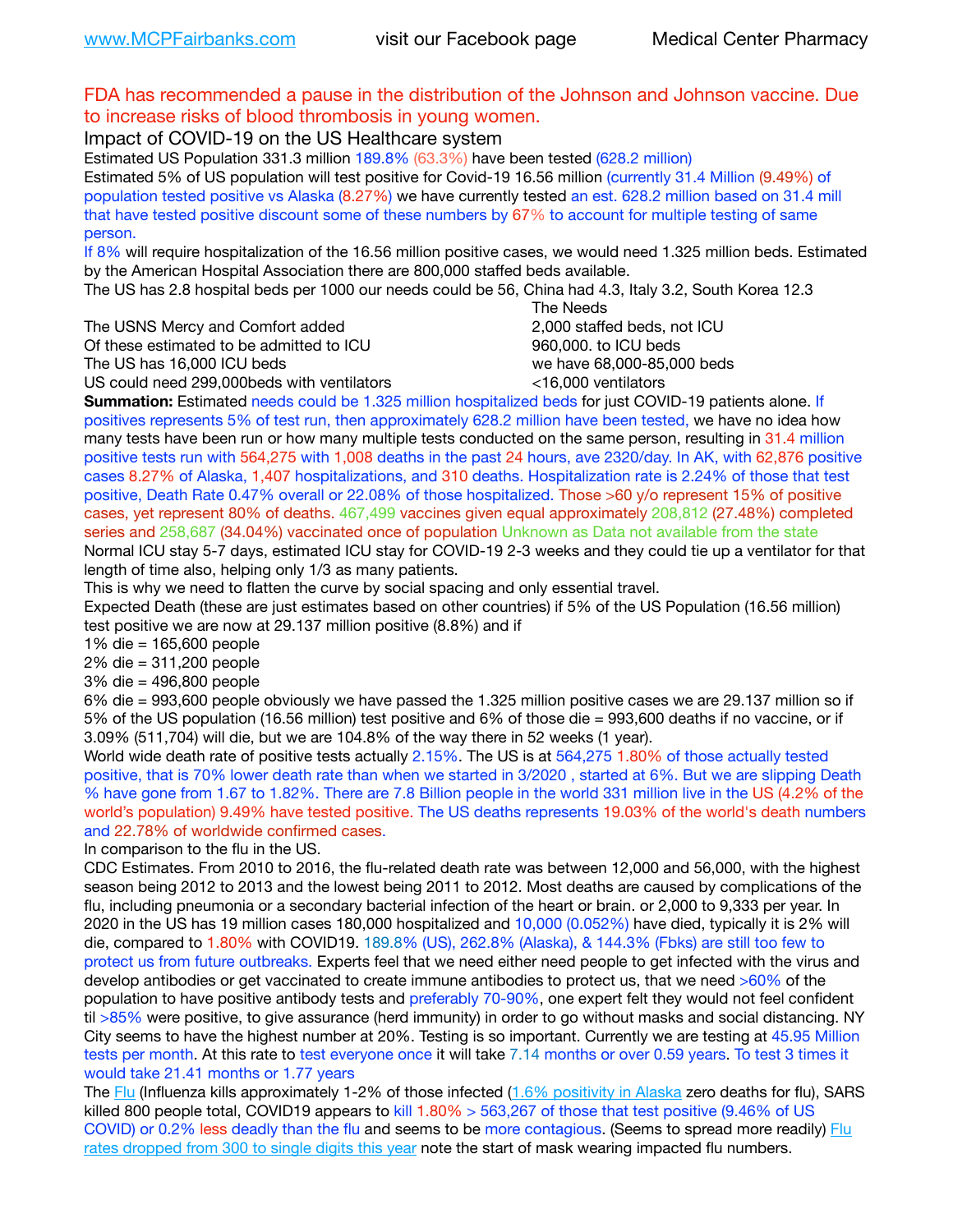Alaska has 62,876 so far, 6,785 in Fairbanks or 1 of every 9 of Alaskans, and with 32 of 310 deaths 1 in 10, the first case was transient foreign airline crew member. Interesting, the Source of Alaska's SARS-Cov2 virus originated not from East Asia by travelers or the west coast (Washington where it was first observed) , but came from the east coast of the US, and they were inoculated first from Europe, accordingly from New York's Governor and CDC. Currently 36 Variants known, only 6 of major concern in the US. (Europe's (china's)) Primary, plus an Ohio variant (COH.20G/501Y), California, [UK](https://www.cdc.gov/coronavirus/2019-ncov/transmission/variant-cases.html) (B.1.1.7), (7) South African (1.351), and (2) Brazil (P.1), we have seen 5, Europe's (China) [variant,](https://www.webmd.com/lung/news/20210318/cdc-who-create-threat-levels-for-covid-variants?ecd=wnl_cvd_031921&ctr=wnl-cvd-031921&mb=kYbf7DsHb7YGjh/1RUkcAW0T6iorImAU1TDZh18RYs0=_Support_titleLink_2) California, Brazil, UK, South Africa, in Alaska so far, the last 3 in particular as they have a 50% increase in transmissibility vs 20% in the others over the China variant.

**Best practice protection** is good personal Hygiene do not touch eyes, nose, mouth, wash hands frequently for at least 20-30 seconds, before you touch your face, and observe personal spacing of 6-18 feet. Remove your shoes in your house, frequently clean surface areas, let the cleaner sit 15-20 sec before wiping off. **We are recommending to wear any kind of mask.**

Drug treatment is being researched, but as yet not been verified, only suggested. Best to isolate those sick and isolate those most susceptible (old and preconditioned with risk factors)

**Risk factors:** Cardiovascular disease (56.6%), Obesity (41.7%), Diabetes (33.8%), age >60, respiratory problems, especially smokers or those who vape, High Blood Pressure

If you have been exposed self isolate for 2-4 weeks

One episode in China, a man tested negative for 27 days before showing symptoms. So Isolation may want to be considered up to 4 weeks not just 10-14 days.

Italy 1 in 10 positive cases admitted to ICU due to Hypoxic failure requiring mechanical ventilation. In NY it was 1 in 7 that required hospitalization, of the 5700 hospitalized 2634 were discharged (79% (2081)) or added (21%(553)), 9 in 10 put on a ventilator died.

Public policy development and education is important. **How Long does Covid-19 stay on objects**

| Air (droplets in air, sneeze/cough) | up to 3 hours |                            |
|-------------------------------------|---------------|----------------------------|
| Copper                              | 4 hrs         |                            |
| skin (SARS-COV2)                    | 9.04 hrs      | (Influenza virus 1.82 Hrs) |
| droplets on skin (sneeze)           | 11 hours      |                            |
| Cardboard (Amazon Box)              | 24 hrs        |                            |
| Plastic surfaces/Stainless Steel    | 72 hours      |                            |
|                                     |               |                            |





Vaccination in Alaska by Age

10-19 20-29 30-39 40-49 50-59 60-69 70-79 >80



## Updated graph numbers.

| Project outward                                                        |     |                  |
|------------------------------------------------------------------------|-----|------------------|
| Exhalation can spray                                                   |     | 1.5 m $(4.9$ ft) |
| spittle (droplets)                                                     |     |                  |
| Coughing                                                               | 2 m | (6.6 ft)         |
| Sneeze                                                                 |     | 6 m (19.7 ft)    |
| Development of immune response                                         |     |                  |
| Early viral testing tests to see if you currently have the virus.      |     |                  |
| Later antibody testing tells us if you have been exposed and survived. |     |                  |

But does not tells us if you have immunities to the virus. We will need to

have both tests done in order to open the community..

Viral Antigen and Viral RNA tells us you have the disease and can spread the disease and can or are currently sick. IgM (short term) and IgG (long term antibodies) tells us you have experienced the virus or had the vaccine, and got over it. You may be resistant if your [antibody levels](https://www.cdc.gov/coronavirus/2019-ncov/lab/resources/antibody-tests.html) are high enough. [Current](https://l.facebook.com/l.php?u=https://www.itv.com/news/2020-10-26/covid-19-antibody-levels-reduce-over-time-study-finds?fbclid=IwAR3Dapzh1qIH1EIOdUQI2y8THf7jfA4KBCaJz8Qg-8xe1YsrR4nsAHDIXSY&h=AT30nut8pkqp0heVuz5W2rT2WFFm-2Ab52BsJxZZCNlGsX58IpPkuVEPULbIUV_M16MAukx1Kwb657DPXxsgDN1rpOQ4gqBtQsmVYiWpnHPJo2RQsU6CPMd14lgLnQnFWxfVi6zvmw&__tn__=-UK-R&c%5B0%5D=AT1GaRAfR_nGAyqcn7TI1-PpvqOqEKXHnz6TDWvRStMnOSH7boQDvTiwTOc6VId9UES6LKiOmm2m88wKCoolkJyOFvakt2Z1Mw8toYWGGoWW23r0MNVBl7cYJXB_UOvGklNHaNnaNr1_S7NhT3BSykNOBg) [View of antibodies/immunity](https://www.livescience.com/antibodies.html)[.](https://www.itv.com/news/2020-10-26/covid-19-antibody-levels-reduce-over-time-study-finds) We have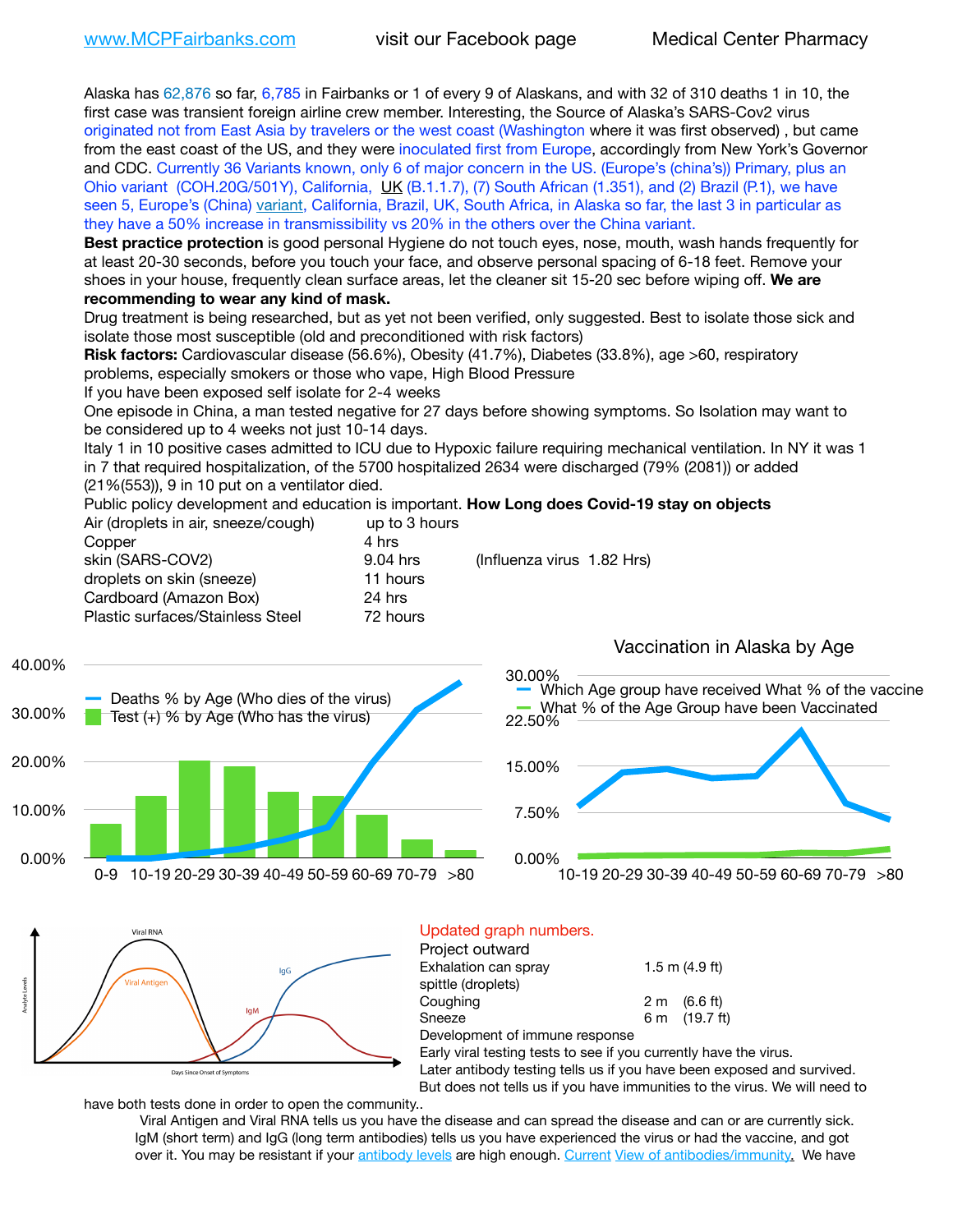tested currently 262.8% (87.6%) of the Alaskan population and over little over 189.8% (63.3%) of the US population, discount these numbers by 67% to reflect multiple testing of the same person. To be safe, we need at least 25% to see if we are making progress, [60%](https://www.jhsph.edu/covid-19/articles/achieving-herd-immunity-with-covid19.html) to [barely qualify](https://www.nature.com/articles/d41586-020-02948-4) to be safe, and [70-90%](https://www.mayoclinic.org/herd-immunity-and-coronavirus/art-20486808) to be assured we will not see a second wave of sickness. Some experts will [not feel safe til we are at 85%.](https://www.bannerhealth.com/healthcareblog/teach-me/what-is-herd-immunity)

Three types of clinical laboratory COVID-19 or SARS-CoV-2 tests are being developed:

Molecular Gene sequencing (current method), Viral antigen (testing parts of the virus), Host antibody tests (serology). They detect the virus in different ways.

Mask & [Mask Usage:](https://www.nationalgeographic.com/history/2020/03/how-cities-flattened-curve-1918-spanish-flu-pandemic-coronavirus/) N95 filter out 95% of the particles in the air 3 microns in size or larger.

Mold sizes are about 10-12 microns in size. Bacteria are larger, so is dust

Gas molecules and viruses are smaller. PM2.5 are 2.5 microns in size.

**Viruses** can be 1 micron in size, 0.3 micron in size, or 0.1 microns in size, so they **will pass right through**. **We recommend wearing any mask, the mask may provide up to 5 times the protection** ver **wearing no mask at all**. It still **does not protect** the wearer from contracting the infection, it **can inhibit** the spreading, something is **better than nothing at all**.

**Remember there is a clean side ( the side towards you) and a dirty side,** the side to the contaminated air is dirty. If you are COVID positive then this is reversed. When handling the mask, do not touch the dirty side and then touch your face, Wash properly your hands first after touching the dirty side before touching your face. If you are infected the dirty side is the inside surface of the mask. Wash your homemade mask in hot water wash >133F (for at least 10 minutes) and rinse to sanitize with high heat >133F Plus and a weak bleach or peroxide (not Both) the mask. Daily if possible. If you are a frontline health care provider with a homemade fabric mask 2 hours. Do not touch the dirty side.

**Alcohol solutions** should be 60-80% alcohol **70%** is optimal. **Keep wet and rub 30 seconds**, or Happy Birthday song sung 3 times. **Hydrogen peroxide diluted to 2%** or 4 teaspoonful per quart of water (20ml per 946ml) Bleach the same ratio **Vinegar and ammonia are good cleaning agents, but not disinfectants**. **Do not mix** any of these agents together, toxic fumes can result. **Disinfectants, in order to be effective**, should remain on the applied surface, to be cleaned moist **(wet) for 30 seconds to 4 minutes** depending on material. Caution may dissolve glue or adhesives or bleach and discolor items, check with manufacturers. Do not let it get inside electronic devices. UV (10 minutes), [UV light](http://www.docreviews.me/best-uv-boxes-2020/?fbclid=IwAR3bvFtXB48OoBBSvYvTEnKuHNPbipxM6jUo82QUSw9wckxjC7wwRZWabGw) only kills where it can see.

#### **Myths**

Taking hot baths, using colloidal silver, eating garlic soup, gargling with bleach are not proven to be effective. We have already seen using chloroquine taking the wrong form in the wrong dose can be fatal, one death and one critically injured. (see Arizona couple after listening to the president)

**We have heard of all kinds of cures.** To date there is no curative or preventative treatments, only supportive therapy. At this point there is **no proof** that Quinine, zinc, Hydroxychloroquine, Chloroquine, or Vitamin C works. As they say wives-tale at best, irresponsible reporting most likely. We have seen no information that they work, ineffective dosing issues, over-dosing issues, permanently killing the senses of smell or taste, inappropriate usage, cardiac arrhythmias, and death from the usage of these agents have been reported.

The virus may die out with heat of summer, or cold weather, this is a myth, There are a couple of studies at show the virus can withstand 98F. We know the body tries to use up to 104F to potentiate our immune system, to kill viruses. Taking NSAID, Aspirin, Ach-Inhibitors, Arb's and you get the COVID-19 infection are not contraindicated and no clinical evidence that says you should stop any of these classes of medications. It would be misguided and ill advised if you did so In other words, Unless your doctor makes changes, keep taking your medications unless told to do otherwise.

As of 12/21/20, DHSS is aware of 11 reports regarding possible allergic reactions from Alaska's hospitals to CDC: Bartlett Regional Hospital (8), Providence Alaska (2) and Fairbanks Memorial Hospital (1). Two were identified as anaphylaxis and one of those resulted in hospitalization for ongoing monitoring. In the other three cases, symptoms were mild and not considered anaphylaxis. Symptoms have resolved in all cases and the hospitalized patient has been discharged and is doing well. The CDC said there appears to be no obvious geographic clustering of these reactions, nor was a specific production lot involved. People who experience anaphylaxis after the first dose should not receive a second dose, according to CDC recommendations.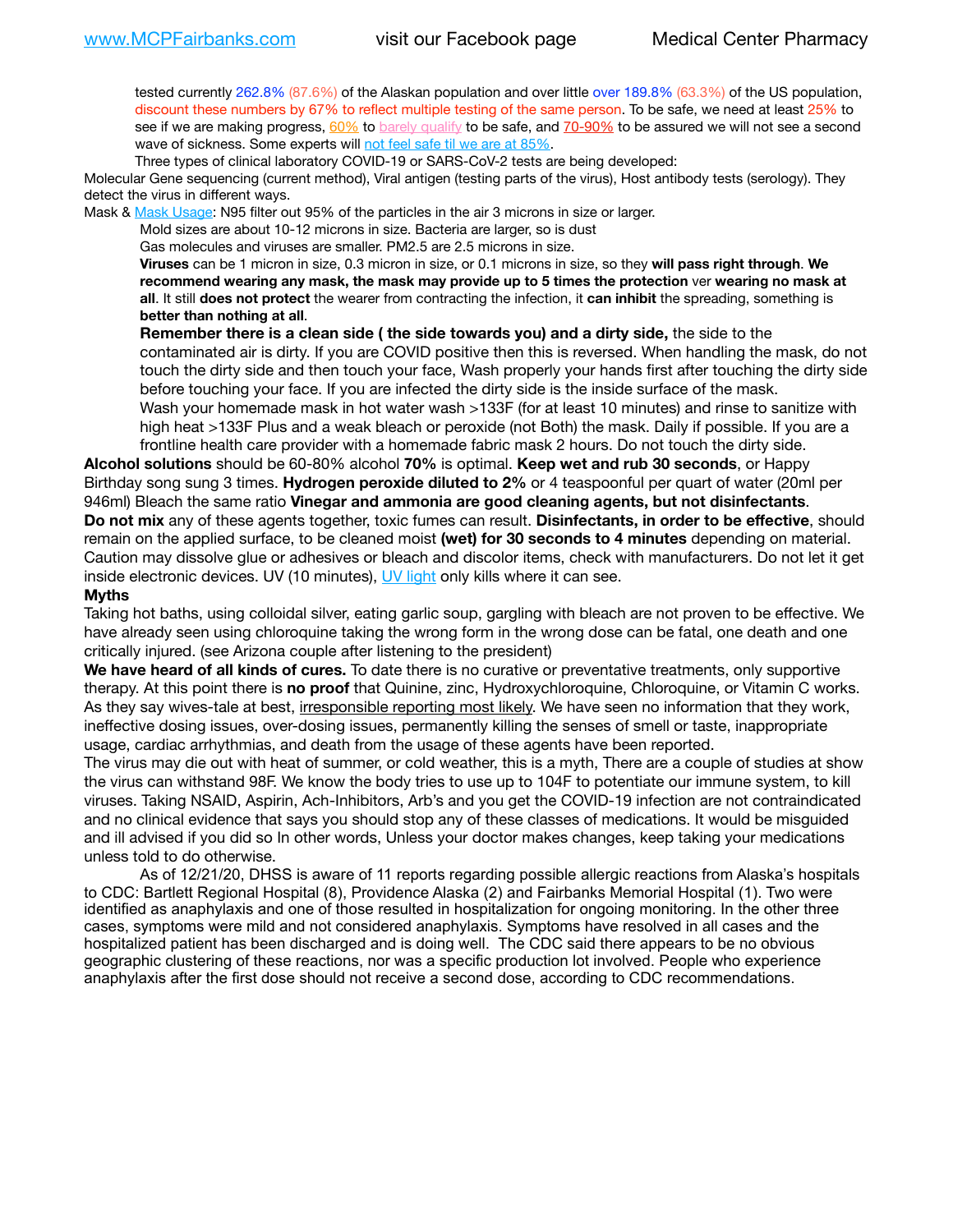Most Alaska adults have at least one ongoing condition that increases their chances of getting seriously ill with COVID-19.



| <b>Conflict</b>                                | <b>Combat Death</b> | Past 24 hours |
|------------------------------------------------|---------------------|---------------|
| <b>Revolutionary War</b>                       | 8,000               |               |
| <b>Civil War</b>                               | 214,938             |               |
| <b>World War I</b>                             | 53,402              |               |
| <b>World War II</b>                            | 291,557             |               |
| <b>Korean Conflict</b>                         | 33,686              |               |
| Vietnam                                        | 47,424              |               |
| <b>Gulf War</b>                                | 149                 |               |
| Afghanistan                                    | 1,833               |               |
| Iraq                                           | 3,836               |               |
| <b>1918 Flu</b>                                | 675,000             |               |
| 9/11 deaths                                    | 2,977               |               |
| COVID19 deaths from 1/20/2020<br>to 04/14/2021 | 564,275             | 1,008         |

Check our website [www.MCPFairbanks.com](http://www.MCPFairbanks.com) for the 13 testing sites in the interior of Alaska.

Alaska is in Phase 2, Where everyone over the age of 16 years old qualify to receive the vaccination. Those under the age of 16 will be announced at a later time, pending research results from The companies producing the vaccines and the FDA approval process. Be sure to keep and save your proof of vaccination cards as you may need it for travel purposes in the future.

Gao Fu, the director of the China Centers for Disease Control, admitted on 4/10/2021 that the country's vaccines don't exactly give Covid-19 a knockout blow. One study from Brazil found that the vaccine from the Chinese company Sinovac was 50.4% effective, compared to Pfizer's 97%. Fu said the government is looking for ways to boost effectiveness.

# Many Alaskans live with underlying health concerns

You can not change your age but you can affect change with other risk factors. Nov. 17, 2020 for more information check out [Alaska DHSS Insights](http://dhss.alaska.gov/dph/Epi/id/Pages/COVID-19/blog/20201117.aspx)

Epidemiologists within the Section of Chronic Disease Prevention and Health Promotion analyzed reports from about 8,500 randomly-selected Alaska adults who participated in the annual [Behavioral Risk Factor Surveillance System \(BRFSS\)](http://dhss.alaska.gov/dph/Chronic/Pages/brfss/default.aspx) telephone survey between 2016 and 2018. About 67% of Alaska adults — two out of three — have at least one of the following ongoing health concerns that have been shown to increase chances for serious illness from COVID-19: